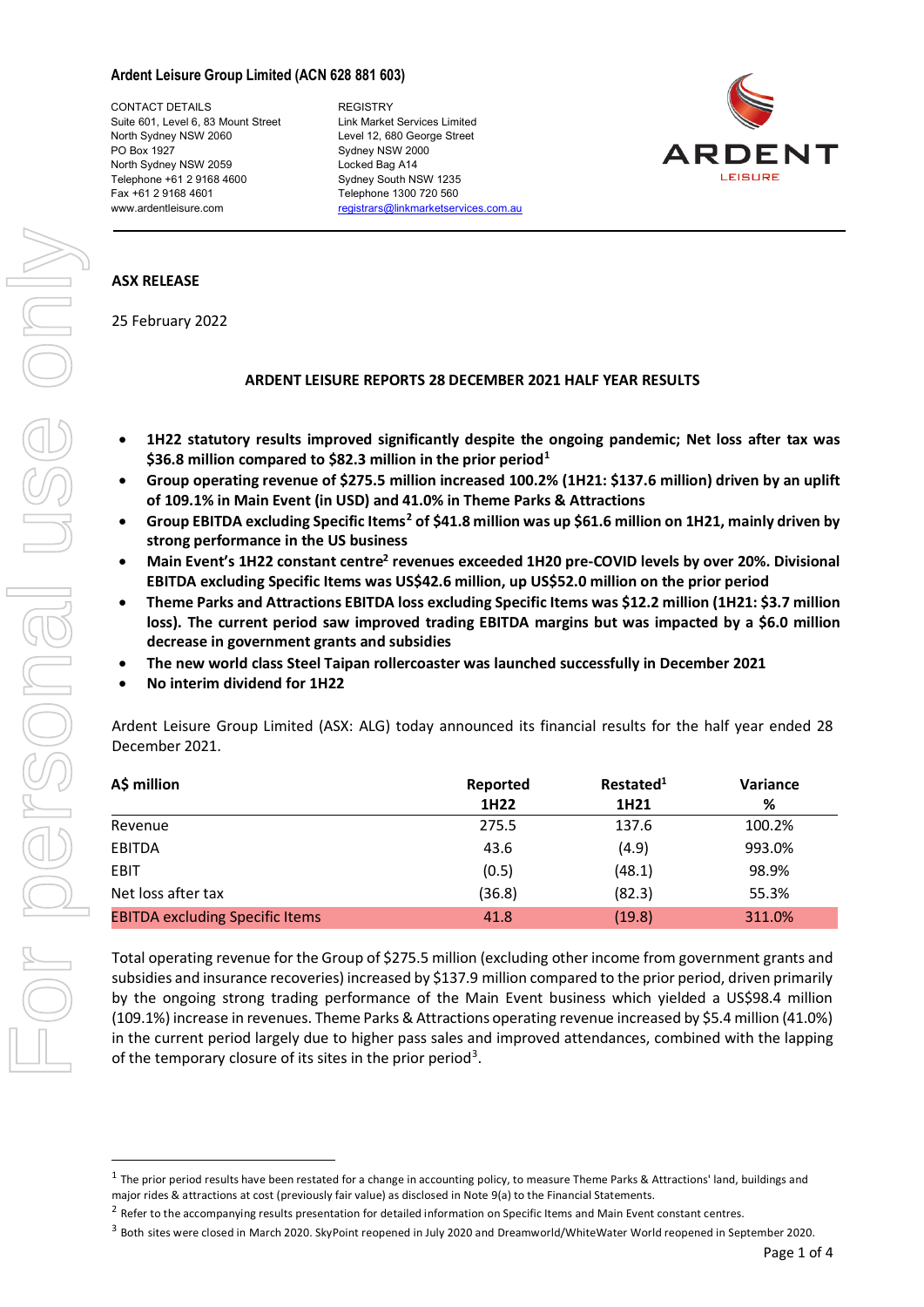Group EBITDA of \$43.6 million for the period (1H21: EBITDA loss of \$4.9 million) has been impacted by a number of Specific Items. These include lease payments no longer recognised in EBITDA under AASB 16 *Leases,* restructuring and other non-recurring items, Main Event LTI Plan expense, non-cash RedBird option valuation expense, pre-opening expenses and Dreamworld incident costs. Excluding Specific Items, the Group reported EBITDA for the period of \$41.8 million, up \$61.6 million compared to an EBITDA loss of \$19.8 million reported in the prior period.

Ardent Leisure Chairman, Dr Gary Weiss, said, "We are pleased to deliver another solid result for Ardent Leisure Group despite the ongoing challenges of the pandemic.

"Main Event has continued to perform above pre-COVID levels and we are optimistic that this positive momentum will continue into second half of FY22.

"The recent reopening of Queensland borders, easing of restrictions and successful launch of the Steel Taipan rollercoasterin December 2021 hasseen the Theme Parks & Attractions business pick up demand in both local and interstate markets during the latter part of the period, however this was somewhat dampened by a surge in Omicron cases and impediments to travel related with state government COVID-19 testing requirements.

"Strong trading performances in the Main Event business, and a disciplined approach to capital and operational expenditure in Theme Parks & Attractions have allowed the Group to maintain a solid financial position.

"We continue to focus on ensuring the health and safety of our guests and team members, with strong safety protocols and COVID Safe plans embedded in both businesses."

## **Main Event**

Total US dollar revenue of US\$188.6 million in 1H22 was 109.1% higher than prior period, driven by strong performances in both constant and non-constant centres, as well as incremental revenue from new centres. Total and walk-in constant centre revenue performance also exceeded 1H20 pre-COVID levels by 20.1% and 39.5%, respectively. In Australian dollar terms, Main Event revenue increased by 106.5% on prior period, reflecting the movement in foreign exchange rates.

The prior period was significantly impacted by the temporary closure of several sites due to COVID-19 (38 out of 44 centres were operational as at 29 December 2020). However, since March 2021, the business has recovered strongly, benefitting from strong consumer demand and successful execution of several strategic initiatives including an improved guest experience, new innovation and effective marketing.

During the current period, one new centre was opened in Chesterfield, MO and has performed above expectations. This opening brings the number of centres to 45 across 16 States as at 28 December 2021 (29 December 2020: 44 centres across 16 States).

Main Event reported EBITDA of US\$43.7 million, up US\$42.7 million on prior period, reflecting the increased revenue and the high operating leverage nature of the business. EBITDA in the current and prior periods were impacted by non-recurring restructuring expenses, pre-opening costs, loss on disposal of assets and lease payments no longer recognised in EBITDA under AASB 16 *Leases*. In addition, the current period was impacted by increased expenses for the Main Event LTI Plan and non-cash valuation of the RedBird option due to the improved performance of the business. Excluding these Specific Items, EBITDA was US\$42.6 million in 1H22, up US\$52.0 million on the prior period.

The ongoing positive momentum in trading performance during the period has continued to strengthen Main Event's liquidity and has positioned the business well for future growth, with three new centre openings anticipated in the second half of FY22.

Mr Chris Morris, President and Chief Executive Officer of Main Event, said, "We are pleased with our performance in the first half of FY22 and very proud of the work being done by our teams all throughout the company. We have generated record-breaking sales and profitability performance since March 2021, which highlights the remarkable strength and unit economics of our business. This performance reflects not only the robust post-recovery consumer demand for out-of-home entertainment in the US, but also reflects the success of our strategic initiatives and the pre-COVID sales momentum we have built upon over the last 18 months.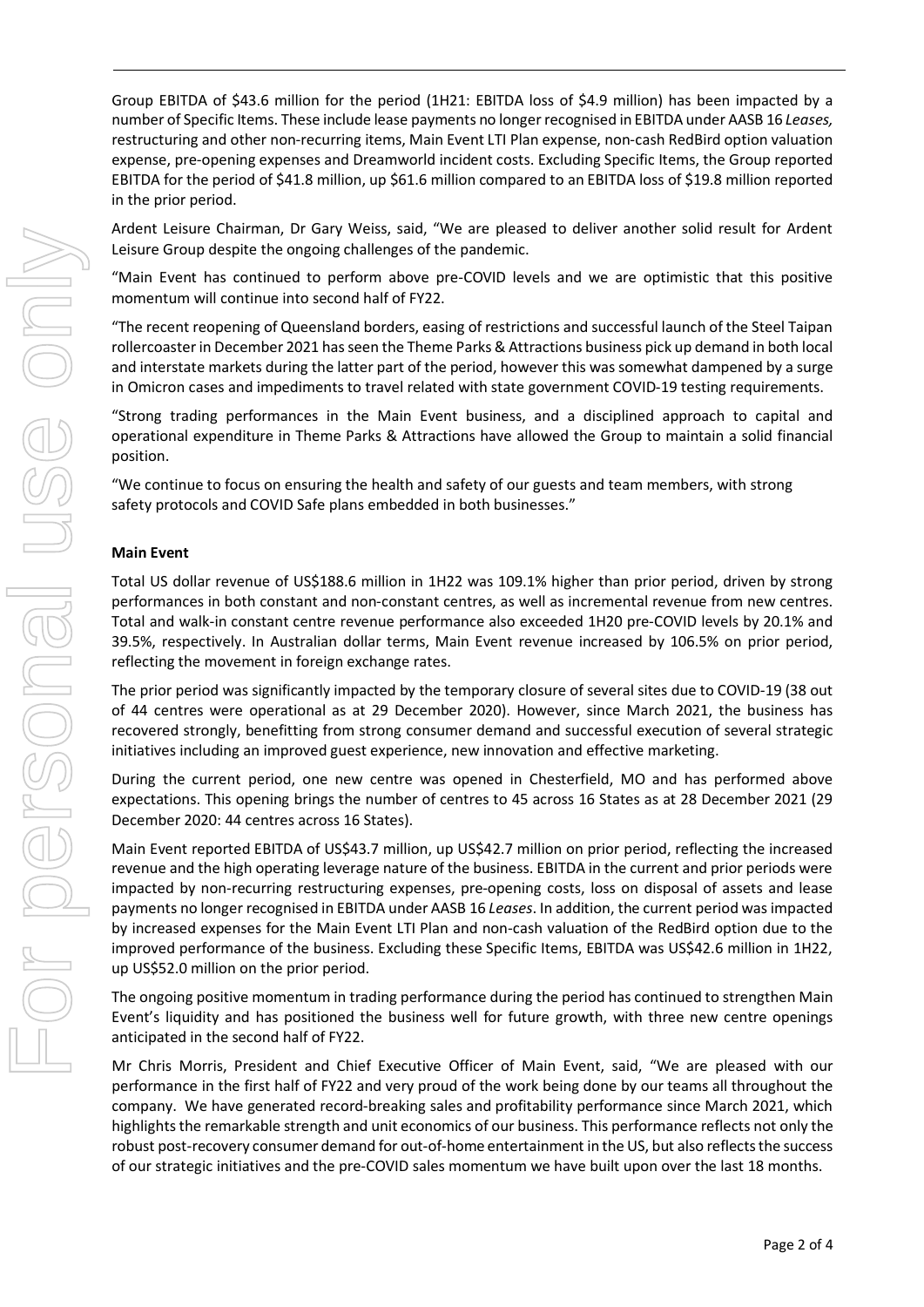"We remain very optimistic about where we have positioned ourselves in this category and are confident in our ability to continue to grow moving forward. We are well-positioned from a liquidity and capital perspective and will leverage this capital position to drive our new centre growth strategy during FY22 and beyond."

### **Theme Parks & Attractions**

The Theme Parks & Attractions business, consisting of Dreamworld, WhiteWater World and SkyPoint, reported operating revenue of \$18.5 million in 1H22, up 41.0% on the prior period largely due to increased pass sales and attendances, combined with the business lapping the temporary closure of SkyPoint and Dreamworld/ WhiteWater World in the prior period<sup>3</sup>.

The prolonged international and domestic border restrictions, as well as snap lockdowns, continued to impact attendances to the theme parks during the period. However, since the Queensland borders reopened in early December 2021, recovery momentum has started to build, albeit this was slower than anticipated in December 2021 due to the impact of certain state government requirements regarding COVID testing, isolation and mask wearing and consumer hesitancy related to the fast-spreading Omicron variant. Total attendances for the division were up 17.0% on prior period and the value of annual passes<sup>[4](#page-2-0)</sup> sold in the current period has exceeded prior period by approximately 40.0%, despite borders remaining closed for most of the period.

The division recorded an EBITDA loss of \$11.8 million, compared to a loss of \$3.6 million in the prior period. The business received a \$2.0 million Major Tourism Experience Hardship grant during 1H22, a decrease compared to \$8.0 million of net benefits from government subsidies and grants in the prior period. Excluding these grants and subsidies, EBITDA margin for 1H22 improved against the prior period.

The business remains focused on employee and guest safety, cash preservation, managing its cost base and developing local recurring revenue streams which are supplemented by domestic tourist admissions. The annual Winterfest and Happy Halloween events saw record attendance levels and the successful execution of the new Spring County Fair event resulted in excellent guest feedback scores.

The much-anticipated Steel Taipan multi-launch rollercoaster was also successfully opened in December 2021 and has been well received by guests. The business outlook remains optimistic, with further easing of government restrictions and improvement in COVID-19 sentiment expected to unlock pent-up demand in local and interstate markets.

Theme Parks & Attractions Chief Executive Officer, Mr Greg Yong, said, "This has been one of the most challenging periods for the Australian tourism sector. While it was pleasing to see our businesses operational for most of the half, demand was significantly impacted due to the Delta wave and associated border and public health restrictions. Although the businesses continued to incur significant costs while trading, this was not supported to the same extent seen in the earlier stages of the pandemic, when the Australian Government subsidised businesses through the JobKeeper scheme.

"The reopening of the borders and lifting of some restrictions in late December was warmly welcomed however this coincided with the Omicron wave and difficulties related to state government COVID testing and isolation requirements. Despite this, the business has seen increased ticket sales and attendances for the period, with January and February results suggesting demand is improving for leisure experiences.

"Throughout the half, the team has executed exceptionally well and delivered on its strategic initiatives, including bringing new events to market and successfully opening the much anticipated Steel Taipan triple launch rollercoaster. We believe the building blocks are in place for the business to grow steadily post pandemic, supported by positive guest sentiment and record NPS scores."

<span id="page-2-0"></span><sup>&</sup>lt;sup>4</sup> Sales value of tickets represents the upfront value of tickets sold. For annual/multi day passes, this differs from revenue reported under accounting standards which is recognised on a straight-line basis over the period that the passes provide access to the parks.